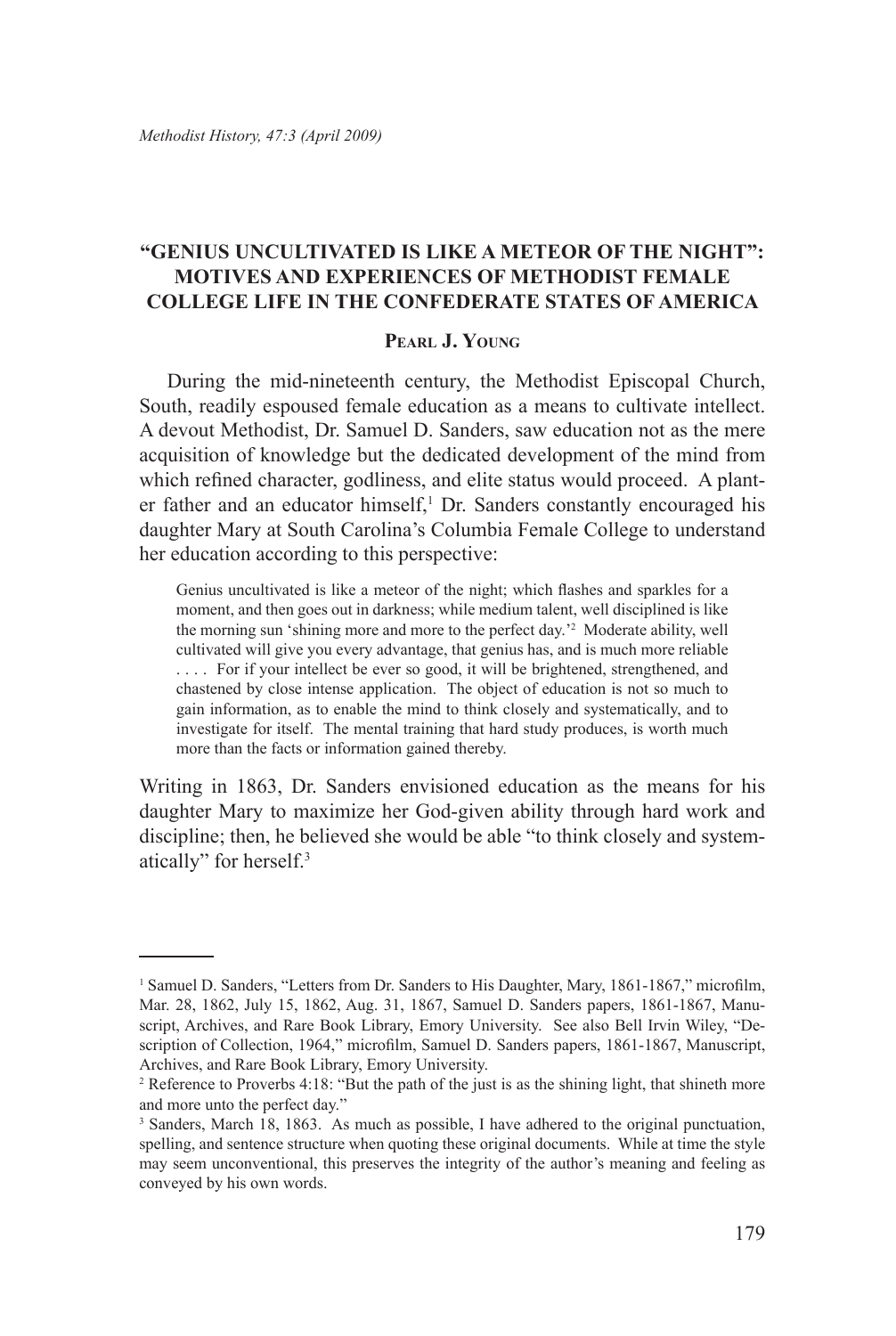In the same spirit, someone only identified as  $J. B. D$ ,  $4$  penned these words in the eulogy of Louisiana, or "Lou" Burge in late 1863:

Among her many charming endowments, was that of a finely organized mind quick, vivid, vigorous and of remarkable penetration. The training, the discipline, and strength to which her mind attained in acquiring a most excellent education in perhaps the best Female College in the state,—which she left with the highest honors,—well fitted it for receiving and retaining the ample treasures which she gathered from a judicious course of varied and extensive reading.

The intellect he admired was trained, disciplined, and strengthened—all marks of what he judged a "most excellent education" from Wesleyan Female College in Macon, Georgia. He valued not what Lou had studied but the rigorous training to which her mind had been subjected and by which it had been molded.<sup>5</sup>

For elite southern Methodists, female education was a means to develop the mind through careful training and discipline, marking the true refinement of a woman. Motivated by this vision, citizens and conferences of Methodist churches established female colleges throughout the southern United States as part of a greater effort to produce refined and godly women within an elite circle. Both the parents and the daughters valued the intellect obtained through such education while recognizing the importance of religion and friendships as important complements to a trained mind. Because such college education formed an integral part of the elite life the Confederates fought to protect, the outbreak of civil war in 1861 did little to interrupt the pace of college life.

A movement within Methodism and a new secular perception of intellect as a characteristic of the elite inspired the establishment of Methodist female colleges in the mid-nineteenth-century South. Unlike the boarding or finishing schools prevalent throughout the South in the early nineteenth century, these colleges were not merely institutions run by a single family to instruct girls in French or embroidery.6 Rather, the education from these colleges included subjects such as Latin, Algebra, Rhetoric, Chemistry, Botany, and

<sup>4</sup> I presume that J. B. D. who wrote this eulogy preserved along with Louisiana's diary was her love-interest; he certainly admired her as more than a friend. In her entry on Christmas 1861, she mentions having been engaged one year and then feeling anxious to hear from a Mr. DeJarnette, a juxtaposition that editor Richard Harwell suggests may not be coincidental. Furthermore, J. B. D. says, "To him who writes these lines, her death was inexpressibly saddening." Though the identity of her fiancé is not certain, it is possible that she was engaged to Mr. DeJarnette and that his initials were J. B. D. See Richard B. Harwell, "Louisiana Burge: The Diary of a Confederate Girl," *The Georgia Historical Quarterly* 34.2 (1952): 160.

<sup>5</sup> J. B. D., "Eulogy for Miss Lou Burge, 1863," microfilm, Burge family papers, 1832-1952, Manuscript, Archives, and Rare Book Library, Emory University.

<sup>6</sup> For examples of such boarding and finishing schools, see I. M. E. Blandin, *History of Higher Education of Women in the South Prior to 1860* (Washington: Zenger Pub. Co., 1975).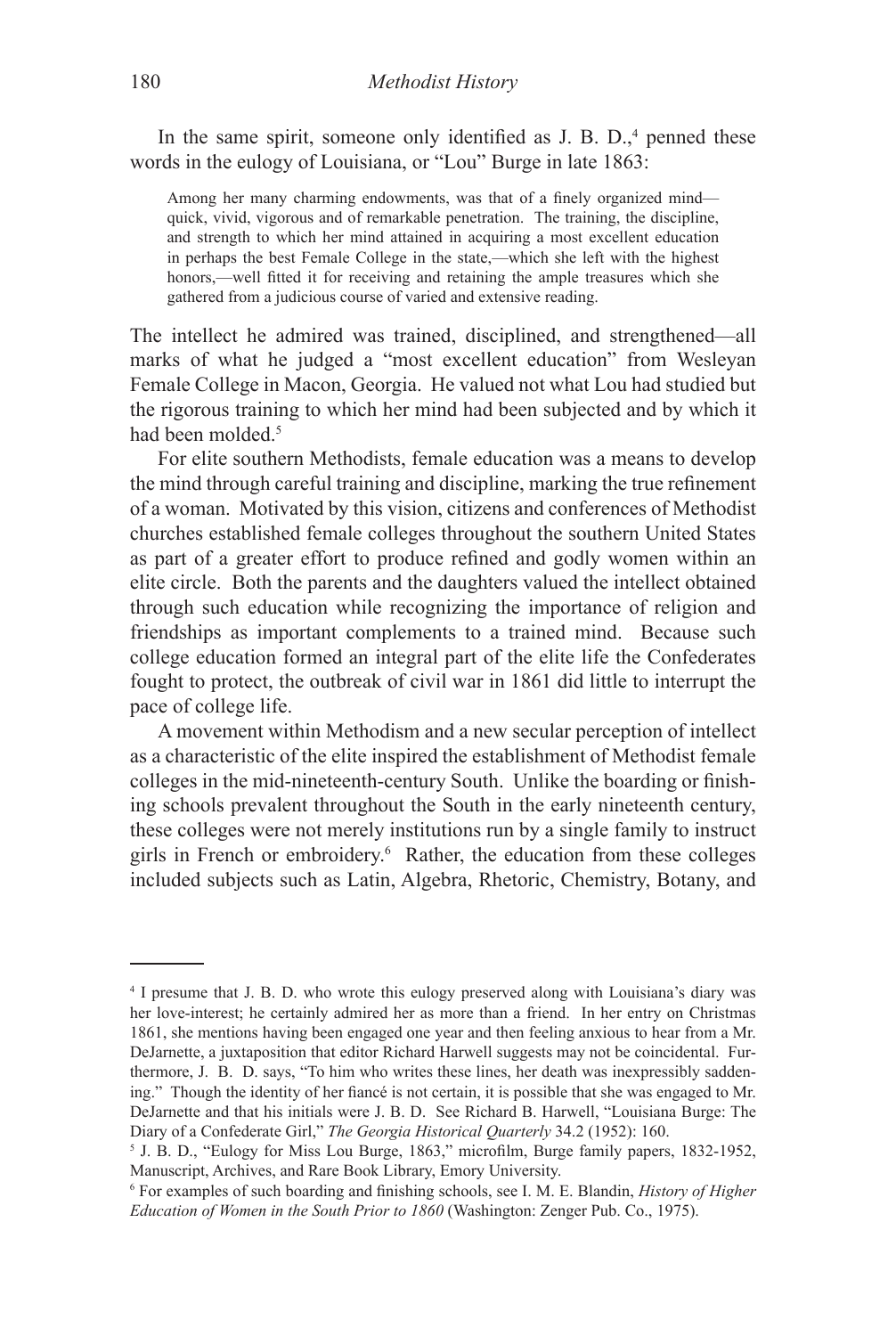Philosophy, as well as music, painting, and needlework.<sup>7</sup> College students of this era were commonly in their teens, enrolling with a range of preparation. Both Lou and Mary were thirteen when they first enrolled in college but were by all accounts capable and succeeded often in obtaining the coveted first honor $8$ 

American colleges had been founded by Christian denominations since colonial times, but not until the early nineteenth century did leaders of the Methodist Episcopal Church express interest in establishing their own schools. Inspired by the Wesley brothers in England, American Methodism centered around middle-class, uneducated laymen whose principle intent was to bring people to know God. By the 1830s, thousands had been converted in the Second Great Awakening and caused leaders to be concerned with developing an educated clergy. The establishment of schools to train ministers became essential to ensure the place of Methodism among the major denominations of America. Some Methodist leaders feared that their old method of allowing uneducated laymen to preach the gospel would isolate their own young men who felt called to ministry; these boys would be inclined to attend colleges of other denominations, and the Methodist Episcopal Church would risk losing its young people to the other denominations. By the outbreak of the Civil War, the various Methodist Conferences throughout the southern United States had established twelve colleges, four of which were female— Wesleyan Female College, Columbia Female College, LaGrange Female College (Georgia,) and Greensboro Female College (North Carolina.)9

Corresponding with this desire to train its own ministers was a more general movement within the Methodist Church to give its young men and women a secular education qualified by religious expectations and goals. For example, Lou's Uncle Orrington Lunt and the other founders of Northwestern University in Illinois established their institution with these words of justi-

<sup>7</sup> Wesleyan College, *Catalogue of the Trustees, Faculty and Students of the Wesleyan Female College, Macon, Georgia, 1861-1862* (Macon, GA: J. L. Jenkins & Co.), microfilm; Richard W. Griffin, "Wesleyan College: Its Genesis, 1836-40," *The Georgia Historical Quarterly* 50.1 (1966): 56, 58, 59; Frances Rees, "A History of Wesleyan Female College from 1836 to 1874," M.A. thesis, Emory University (1935), 76.

<sup>8</sup> Though this may seem quite young to our standards, Emory College, the local men's college, had a minimum age of fourteen. See Annadell Craig Lamb, *The History of Phi Mu: The First 130 Years* (Atlanta, GA: Phi Mu Fraternity, 1982), 3; Anne Lide, "Five Georgia Colleges from 1850 to 1875," M.A. Thesis, Emory University (1957), 18; Wiley, "Description of Collection, 1964," microfilm, Harwell, "Louisiana Burge: The Diary of a Confederate Girl," 149.

<sup>9</sup> Donald George Tewksbury, "The Founding of American Colleges and Universities before the Civil War, with Particular Reference to the Religious Influences Bearing Upon the College Movement," Ph.D. dissertation, Teachers College, Columbia University (1932), 55, 103, 109; John H. Wigger, *Taking Heaven by Storm: Methodism and the Rise of Popular Christianity in America* (New York: Oxford UP, 1998), 49, 51-52, 174, 176; Nathan O. Hatch and John H. Wigger, "Introduction," *Methodism and the Shaping of American Culture*, eds. Nathan O. Hatch and John H. Wigger (Nashville, TN: Kingswood Books, 2001), 13-17; David Hempton, "Methodist Growth in Transatlantic Perspective, ca. 1770-1850," *Methodism and the Shaping of American Culture*, eds. Nathan O. Hatch and John H. Wigger (Nashville, TN: Kingswood Books, 2001), 54-55.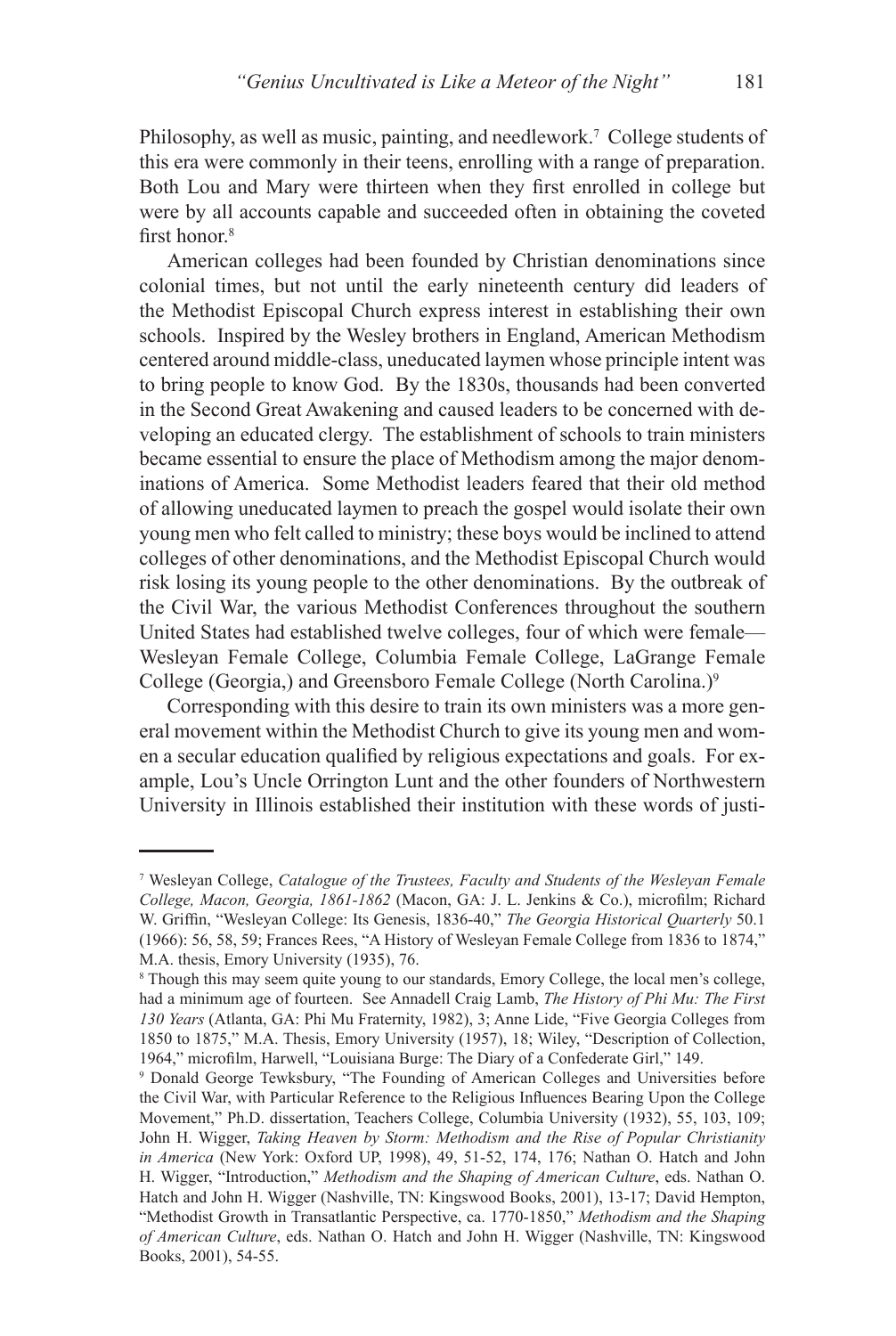fication: "Whereat the interests of sanctified learning require the immediate establishment of a University in the northwest under the patronage of the Methodist Episcopal Church . . . ." Church leaders believed that any evil influences of education could be mitigated by the religious atmosphere of a Methodist college. Furthermore, prominent men within the religious community believed that the best wives and mothers were women with a trained intellects. Studying "masculine" subjects such as Latin, mathematics, and science would teach women "not what to think but how to think," thus fully developing their God-given potential. Such training would not only create hardy missionary wives but would also showcase God's glory in their management of orderly and godly houses, a testimony which church leaders hoped would lead others to salvation. Reminding his daughter that Columbia was "our Methodist State College," Dr. Sanders was fully conscious of the religious influences of Columbia. He saw college as an opportunity for her to draw closer to God and to learn to think well, both of which would enable her to lead such a godly life in the future.<sup>10</sup>

The secular concepts of republican motherhood and separate spheres of ideology corresponded with the Methodist perception of educated women as ideal wives and mothers. In the mid-nineteenth century, many Americans believed that properly educated mothers ensured the future of our democracy by properly raising the next generation. With intellectual training, a mother could properly inspire a passion for learning and a hunger for knowledge within her own children. A cultivated intellect would complement the beautiful womanly virtues of affection, compassion, and modesty, perfectly becoming a woman in her role in the private sphere. In 1804, one father in Richmond wrote that women could best influence the nation "if to their virtues and their personal graces, they would superadd that additional culture of the mind which would fit them for this noble task." Because women harbored the virtues of the nation and were responsible for the family sphere, their education became increasingly important to many Southerners.11

With these religious and secular motivations, Macon's founders established Wesleyan Female College in 1836 as the first chartered woman's college. In order to secure key financial support, the founders of Wesleyan invited the Georgia Conference of the Methodist Church to join them in backing this venture. The school was dominated by the Methodists: at least half of its Board of Trustees were members of the Methodist clergy and numerous professors had Methodist backgrounds. However, the school it-

<sup>10</sup> Jay Pridmore, *Northwestern University: Celebrating 150 Years* (Evanston, IL: Northwestern UP, 2000), 11-13, Lide, 4, Leonard I. Sweet, "The Female Seminary Movement and Woman's Mission in Antebellum America," *Church History* 54.1 (1985), 43, 45, 46, 47, 49; and Sanders, Oct. 8, 1861; Sept. 30, 1862; June 1, 1863; and Feb. 18, 1863.

<sup>&</sup>lt;sup>11</sup> Anya Jabour, "'Grown Girls, Highly Cultivated': Female Education in an Antebellum Southern Family," *The Journal of Southern History* 64.1 (1998): 24; Nina Silber, "Prologue: Summoned to War, Charged to Patriotism," *Daughters of the Union: Northern Women Fight the Civil War* (Cambridge, MA: Harvard UP, 2005), 4; William Wirt, "On the Condition of Women," 10-15, as quoted in Jabour, 27.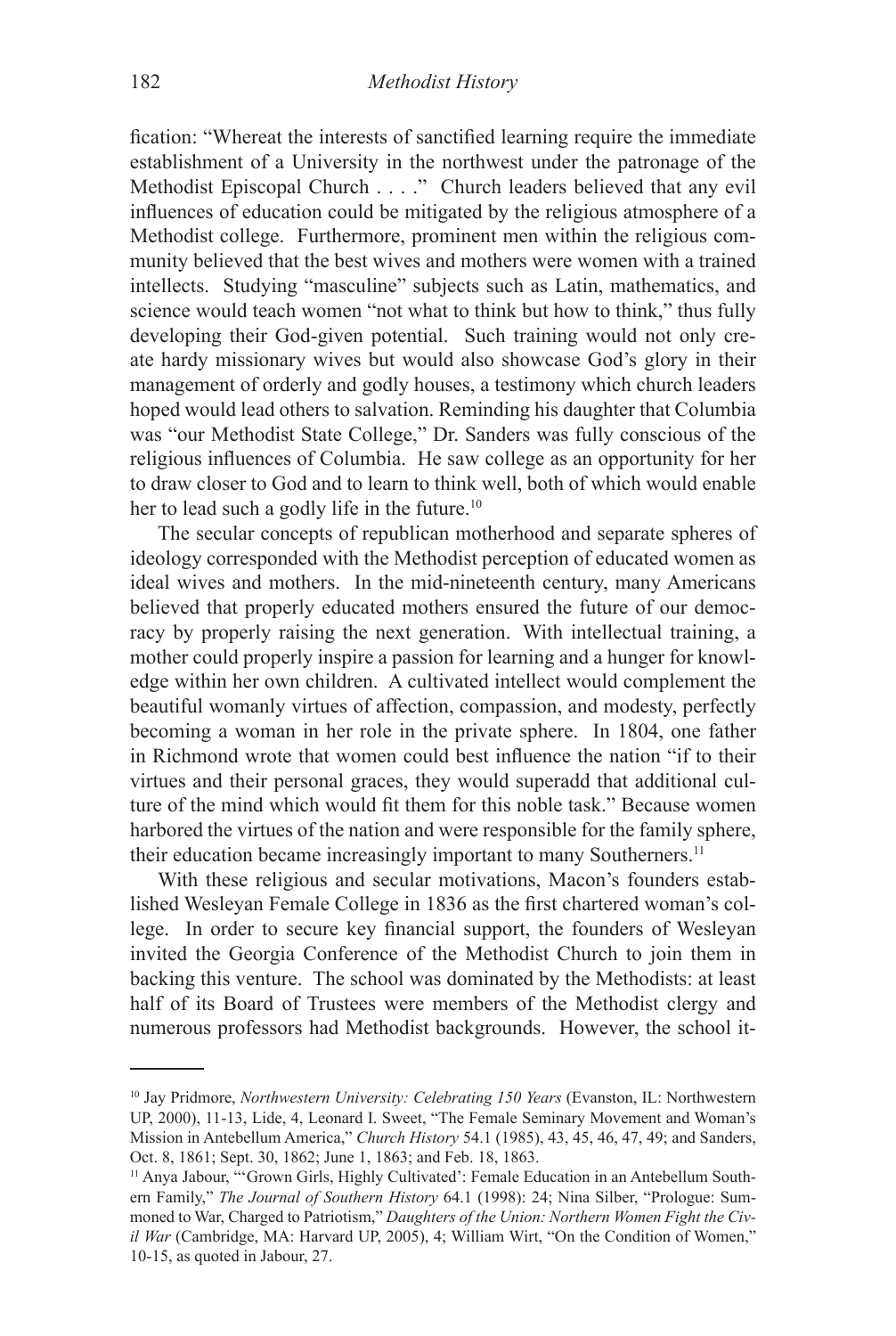self was a "non-sectarian institute," principally encouraging girls to be pious and to know God while allowing them to worship at any of the churches in town. Wesleyan's 1861-1862 catalogue perhaps gives the best insight into its founding:

The public mind of the South was first awakened to the subject of higher education for females about the years 1835-40 . . . . At the period of its first going into operation, it was, so far as now known, the only institution organized with a full Faculty of Instruction, for the especial design of carrying young ladies through a prescribed curriculm (sic) of studies, on the completion of which they receive a literary degree. The liberality with which it has been patronized, and the rapidity with which it has been surrounded all over the Confederacy, by flourishing and honorable competitors, evince the movement to have been demanded by the age and country.

The school would be the first of numerous<sup>12</sup> parochial Southern female colleges offering a curriculum rivaling that of men's education.<sup>13</sup> In 1858, Mrs. Burge wrote to Lou of Wesleyan as a place "[for the] cultivation of your mind and the improvement of the talents given you." Lou would enroll here in 1857 with her step-sister, Sadai, following in 1868.14

One of the "flourishing and honorable competitors" mentioned in Wesleyan's catalogue was neighboring Columbia Female College, opened in 1859 by the initiative of the South Carolina Conference of the Methodist Episcopal Church, South. Of the faculty, Columbia's constitution demands, "it shall be their duty to not only to cultivate the minds, but also to have a scrupulous regard for the improvement in manners and morals of those committed to their care." Columbia's catalogue affirmed, "The great aim of the College is to offer young women facilities and opportunities for broad and deep culture, careful and exact training and thorough education, equal to the best." Unlike Wesleyan, which was initiated by the residents of Macon, Columbia had a clearer religious tone with its stated mission: "to educate young women for fruitful service to church, state and nation." Having sent his daughter to be educated at a Methodist institute, Dr. Sanders found the school to satisfy his definition of education as the cultivation of the mind,

<sup>12</sup> Using Tewksbury's "List of Permanent Colleges and Universities Founded before the Civil War Arranged by States" and general information on the history of each college, six of the fortyseven colleges founded in states that seceded were female colleges. While Tewksbury's list is by no means comprehensive, it gives a general impression of the number of female colleges that existed by the outbreak of the Civil War (Tewksbury, 211-220).

<sup>&</sup>lt;sup>13</sup> I. M. E. Blandin writes, "the principal difference between the colleges of men and women [in the mid-nineteenth century] was the substitution of French for Greek and the addition of music and art to the curriculum of the colleges for women." See Walter Rundall, Jr., "'If Fortune Should Fail': Civil War Letters of Dr. Samuel D. Sanders," *South Carolina Historical Magazine* 65.1 (1964): 130; Blandin, 18.

<sup>14</sup> Griffin: 54, 57, 68, 60, 58; Richard W. Iobst, *Civil War Macon: The History of a Confederate City* (Macon, GA: Mercer UP, 1999), 1; Mary Lane, "Macon: An Historical Retrospect," *The Georgia Historical Quarterly* 5.3 (1921): 28; Rees, 10, 27-28, 132, Wesleyan College, *Catalog of the Trustees, Faculty and Students of the Wesleyan Female College, Macon, Georgia*. See also the memory of Lizzie Massey Fitzpatrick as quoted in Lamb, 19; Letter from Dolly Burge to Lou, Nov. 7, 1858, and Jan. 1, 1868, entry as quoted in Christine Jacobson Carter, ed., *The Diary of Dolly Lunt Burge: 1848-1879* (Athens: U of Georgia P, 1997), xxxii, 191-192.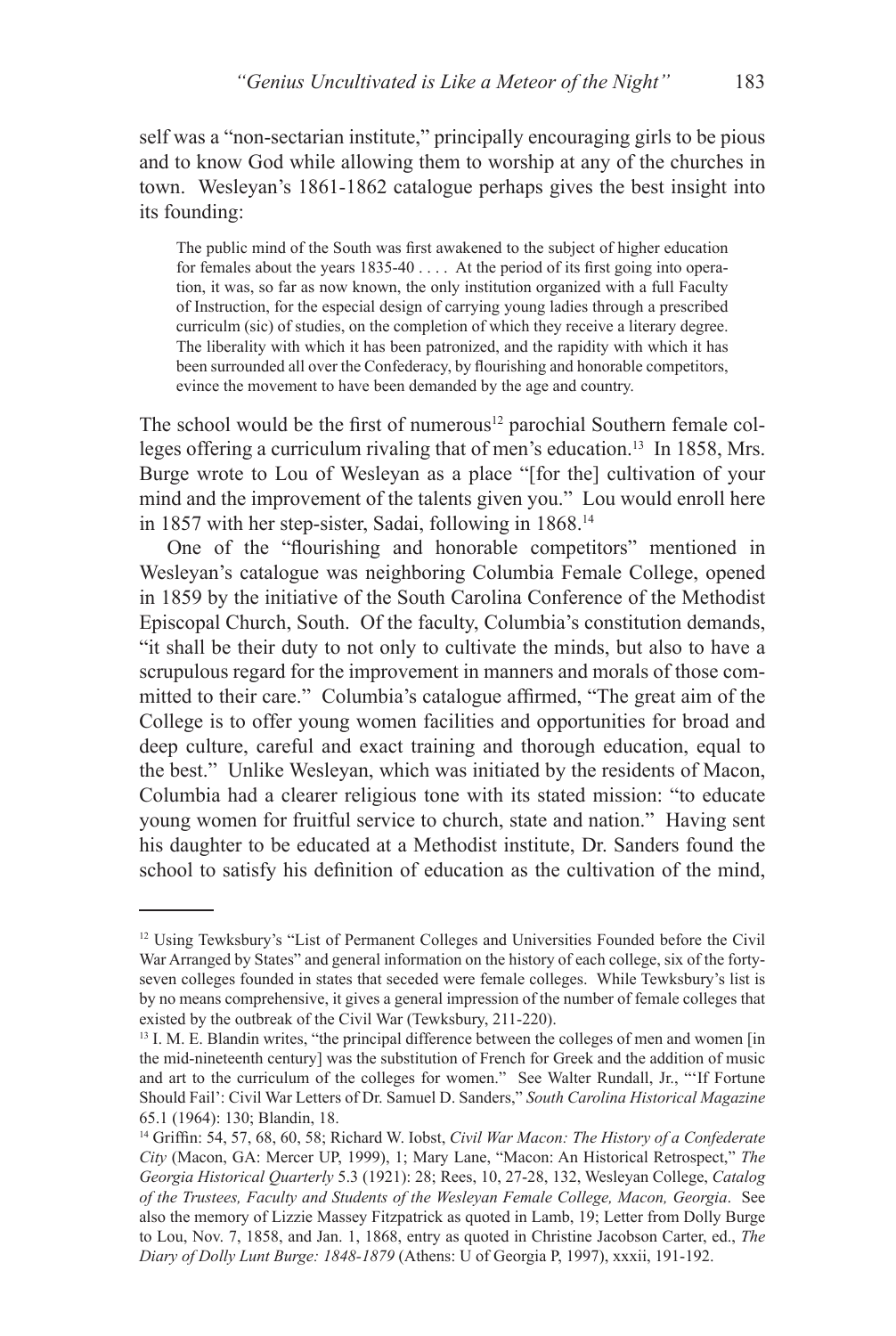writing, "I like Columbia College very much in every respect, except the religious tone"—the girls were not sufficiently pious. In turn, the College respected his evaluation of female education, offering him first the presidency in 1862 and then a professorship in 1863.15

These Methodist female colleges were not part of a radical or feminist movement but rather an issue of a conservative trend within an aristocratic and religious community to develop intellect, character, refinement, and piety through discipline and study. "I am so anxious that you shall grow up to be intelligent and good," wrote Dr. Sanders to Mary in 1863. As womanhood was the destiny of educated girls, Southern female colleges remained isolated from the professional and materialistic focus of men's colleges. Instead, they retained a lofty idealism of chivalry where women were respected because of their womanly characteristics and godliness.<sup>16</sup>

While the curriculum and intellectual demand of the women's colleges such as Wesleyan and Columbia was modeled on that of the men's, their stated purpose and goals were fundamentally distinct. Historian Anne Lide asserts that, "[Young men] were trained to excel in public life, either in the ministry or high civic positions." A man graduated from college prepared to enter a profession and to support his family financially. Girls, however, were not actually expected to use the skills they learned in school but were to use their intellectual and character training in their future role of wife and mother. Unlike those of Northern women's colleges, graduates of Southern female colleges would never teach unless their family fell into dire circumstances. Instead, as wives to professional men, they could serve as appropriate partners—equally pious, cultured, and educated—and thus, were fit to understand and complement their spouses. As mothers, they could instill within their children a passion for knowledge, respect for education, and devotion to God. Thus, the education of young ladies ensured the continuity of the elite manner of life in the South, reinforcing the value of the family with its specific roles for the man and his wife.<sup>17</sup>

Not only did the education of women ensure the longevity of the aristocracy, but it was tempered to be an integral part of it. As Mrs. Burge wrote Lou, "A good education will fit and prepare you to adorn the station your wealth will call you to occupy." Life for educated women marked the true refine-

<sup>15</sup> Columbia Female College, *Catalogue of the Columbia Female College, June, 1860* (Columbia, SC: R. W. Gibbs), microfilm; Blandin, 259, '*History of Columbia College,'* (accessed March 14, 2008); available from http://www.columbiacollegesc.edu/about/history.asp; Sanders, Oct. 8, 1861; July 15, 1862; cf. Dec. 25, 1862; July 15, 1862; and April 28, 1862. Dr. Samuel D. Sanders is listed in Columbia's 1863 catalogue as a professor of ancient languages and chemistry. In fact, he was forced to decline both of these invitations as he was serving as a soldier in the Confederacy; Columbia Female College, *Catalogue of the Trustees, Faculty, Pupils, &C., of Columbia Female College, Columbia, South Carolina, June 1863* (Charleston, SC: Evans & Cogswell), microfilm.

<sup>16</sup> Blandin, 12, Sanders, Jan. 1863.

<sup>17</sup> Lide, 134, Christie Farnham, *The Education of the Southern Belle: Higher Education and Student Socialization in the Antebellum South* (New York: New York UP, 1994), 32, 62; Sanders, Feb. 18, 1862, Sweet: 50, 52-53, Blandin, 12.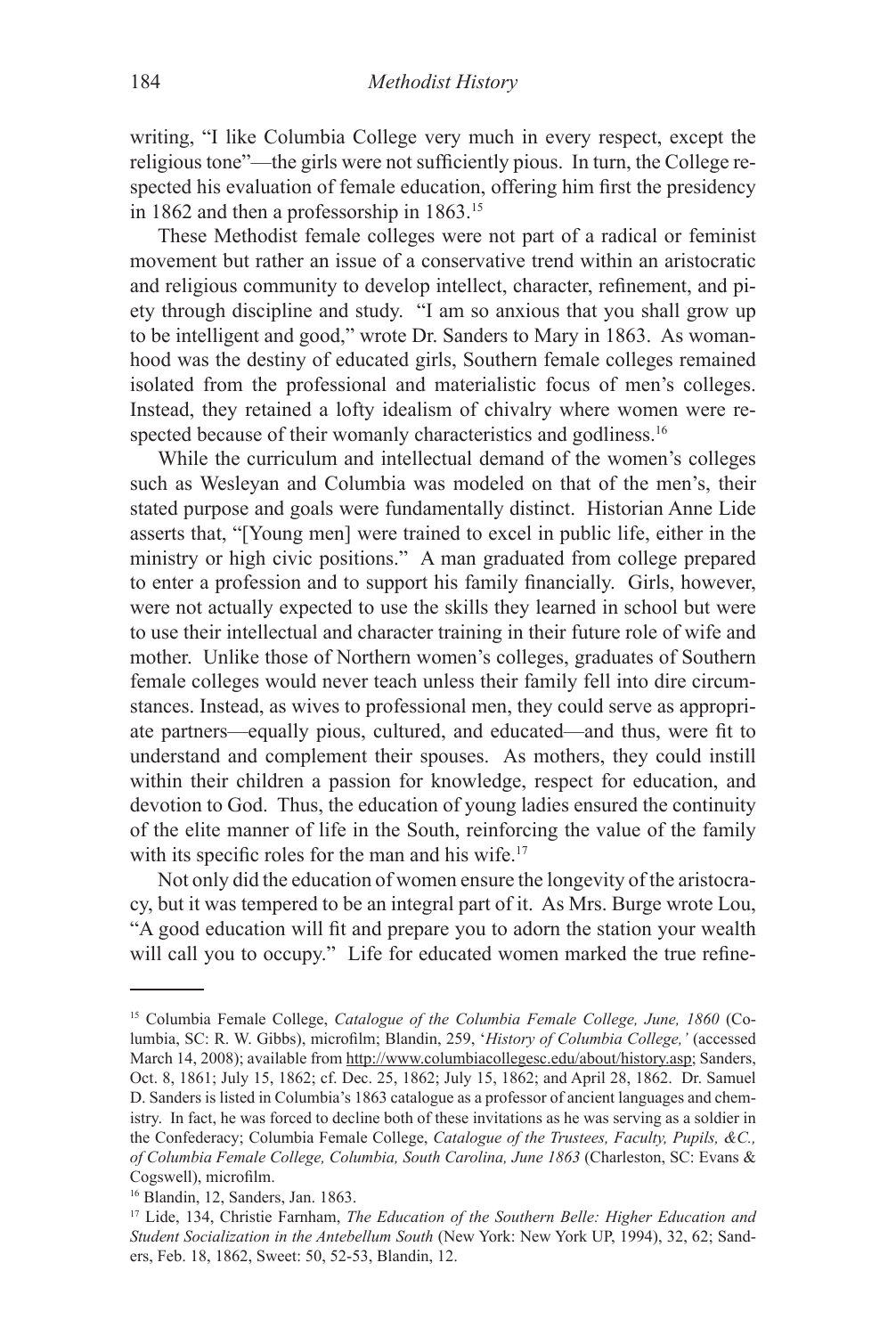ment of the Southern belle, resting firmly on slavery and dependency. For a girl to aspire to spend her future as a refined and cultured woman, equipped with a liberal arts education and trained in painting, music, and French, required that she have no expectation of cooking, gardening, or working on the farm herself. Rather, a professional or wealthy husband would support the family while slaves and hired servants would do much of the manual labor. Both Mary and Lou came from sufficiently wealthy families that met these conditions. Mary's father, a doctor and teacher, owned substantial property and slaves and had ample funds to supply her with pocket money and to pay expensive dentist bills during the war.18 Lou's father, a prosperous Georgia planter, bequeathed to her stepmother large acreage with thirty slaves.19 Because neither Mary nor Lou foresaw a destiny of a yeoman wife laboring alongside her husband, this sort of education became a viable option.20

Elite families found great pride not only in intellect but also in the arts. An intelligent girl skilled in painting, embroidery, or music was ideal. Dr. Sanders was particularly keen that Mary excel in drawing, oil painting, and music. He wrote one summer, "Have the piano moved up to Grandmother's so that you can practice"; and then another time, "I want you to be able to perform *well* on piano, guitar, and violin"; and then: "Are you learning to sing well, as well as to play? You must cultivate your voice." Music would be useful for playing in church meetings, but he cautioned Mary against letting her love of music led her to sin. For art, he had an equally high standard—*perfection*. 21

Education and intellect were important not only to show off family talent but also to ensure that daughters could marry well. A wealthy, pious young man would likely show more interest in a woman who shared his intellectual and spiritual interests and whose education reflected an appropriate social status. Lou's lover clearly appreciated her intellect over anything else. In his eulogy, he praised the "light of intelligence" in her eyes as a virtue; she was the "*queen* of the intelligent, cultivated, and refined social society in which she moved." Since marriage placed a daughter under the social, financial, and spiritual oversight of another, it was to every family's advantage to improve marriage prospects for their daughters by educating them.22

<sup>&</sup>lt;sup>18</sup> Letter of Dec. 27, 1860, as quoted in Carter, ed., xxxii; J. B. D., "Eulogy for Miss Lou Burge, 1863: Harland Hagler, "The Ideal Woman in the Antebellum South: Lady or Farmwife?," *The Journal of Southern History* 46.3 (1980): 406, 410, 411, 412; Farnham, 2, 3, 121; Sanders, Nov. 4, 1862; Oct. 31, 1861; and Oct. 14, 1862.

<sup>&</sup>lt;sup>19</sup> Mr. Burge left his wife more than thirty slaves when he died in 1858. The conditions of his will required her to split the slaves into two equal groups after six years, leaving half for herself and her daughter and the other half for three of her step-children, Carter, ed., xxix-xxxii, 215.

<sup>&</sup>lt;sup>20</sup> For description of life of a yeoman's wife, see Stephanie McCurry, "The Politics of Yeoman" Households in South Carolina," *Divided Houses: Gender and the Civil War*, eds. Catherine Clinton and Nina Silber (New York: Oxford UP, 1992).

<sup>21</sup> Farnham, 87; Sanders, June 23, 1862; Feb. 18, 1863; Mar. 11, 1863; July 3, 1862; Jan. 27, 1863; Dec. 1, 1863; Aug. 31, 1867; Dec. 25, 1863; Nov. 6, 1861; Mar. 4, 1862; Jan. 27, 1863; Feb. 4, 1863; June 1, 1863; Dec. 1, 1863; and Apr. 26, 1864.

<sup>22</sup> J. B. D.; Farnham, 31; Jabour, 54.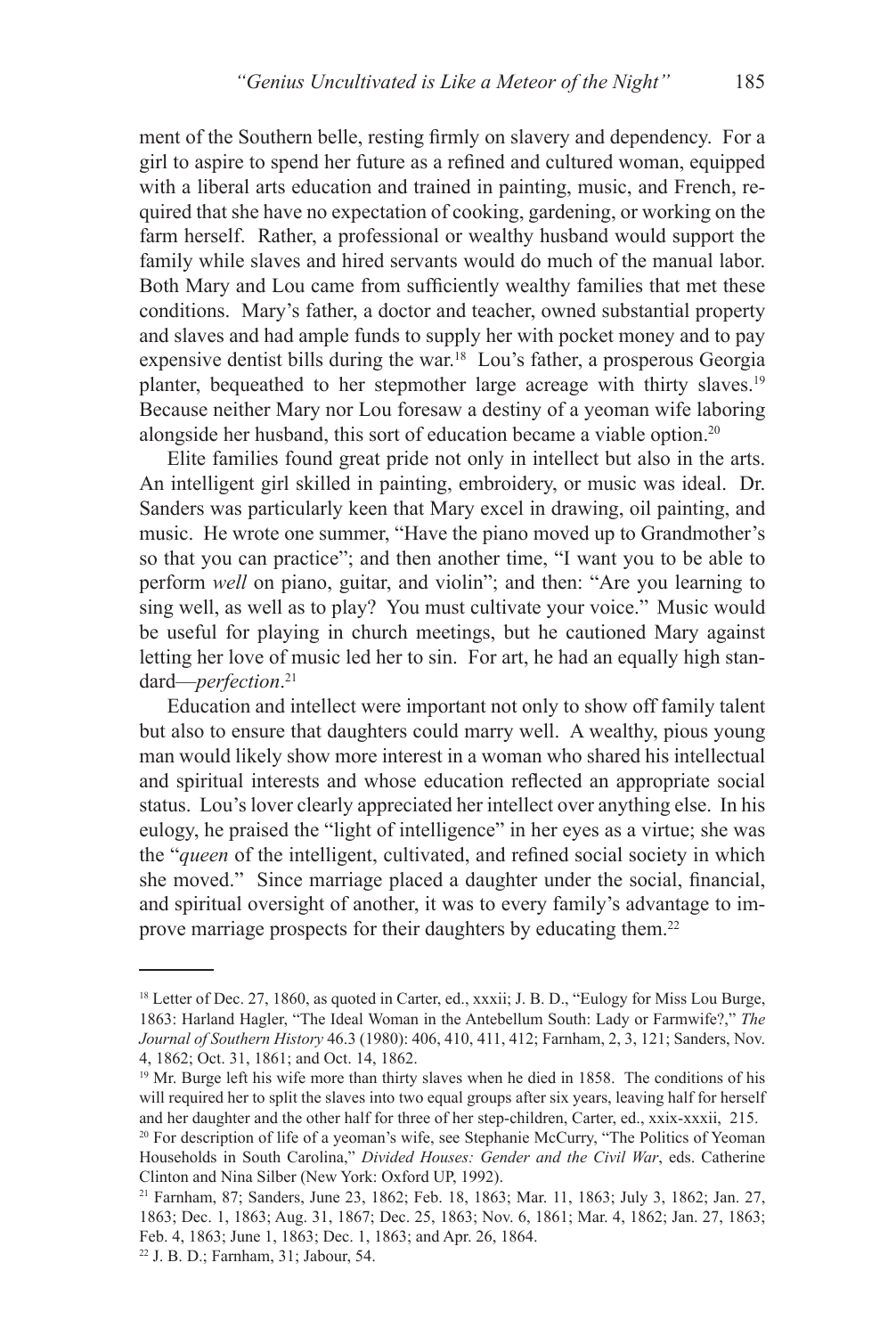Parents not only embraced the philosophy of education as the training of the mind, but they also earnestly expected the college and their daughters to match their ideal. Marriage, status, motherly virtues, and even religious piety were the expected results of a proper college education. Because the parents invested so much time and money into their daughters' education, they expected their girls to maximize their experience by working diligently and receiving high marks. Thus, Dr. Sanders would caution Mary, "you must not let your love for your friend induce you to talk to her too much and neglect your studies." Nothing, save religion, surpassed studies in importance.<sup>23</sup>

Since intelligence itself was valued so highly in this society, many parents pressured their daughters to earn high grades and receive honors; merely obtaining a college education was not sufficient. High marks meant that a girl would reap great benefit from her education, displaying the family's talents and status upon graduation and marrying well in the future. In 1862, Dr. Sanders wrote Mary: "It is a source of great pride and gratification to me that you stand so well in your class. I hope that you will continue to do your duty and obtain a first class education. I am very anxious that you shall know well and thoroughly all that you study." At least for this father, grades quantified his daughter's diligence in her duty to achieve the prized intellect. The honor of being first in her class "is an indication that you are doing your duty and training your mind by hard study, for usefulness and close thinking in after life." By perusing report cards, then, he could be assured that his daughter was earnestly cultivating her ability, preparing herself for her future.<sup>24</sup>

With all his eagerness to see his daughter excel and win the first honor at Columbia Female College, Dr. Sanders was most concerned for her spiritual condition and consistently exhorted her to experience a true conversion. For him, "religion is the most essential, all-important quality of education." After encouraging her to pursue knowledge, he wrote, "But above all, dearest, I enjoin upon you to *know* the Lord Jesus Christ as your Savior, and to be fully conscious that God has pardoned all your sins. This is the highest knowledge, far more precious than rubies or gold."25 Parents, such as Mrs. Burge, saw adolescence as the moment when their daughters ought to embrace God as their own and longed to be comforted with the knowledge that their daughters had genuinely received salvation and would be saved from eternal perdition.26 Historian Frances Rees argues, "The religious element was a vital one in the life of the [parochial] college, and though the faculty desired to send young ladies from the school who had mastered literary and scientific subjects they felt that they had failed if religion had not become a

24 Jabour, *Scarlett's Sisters*, 56; Sanders, Dec. 10, 1862 and Mar. 6, 1863.

25 Sanders, July 15, 1862 and Feb. 18, 1863.

<sup>23</sup> Anya Jabour, *Scarlett's Sisters: Young Women in the Old South* (Chapel Hill: U of North Carolina P, 2007), 47; Jabour, "Grown Girls," 52-53; Sanders, Mar. 22, 1862.

<sup>&</sup>lt;sup>26</sup> Jabour, "Grown Girls," 58; Entries of June 19, 1863, July 5, 1863, and Oct. 6, 1863; see Carter, ed., 136-138; cf. J. M. Bonnell, "Obituary for Miss Mary Lou Burge," *Southern Christian Advocate*, November 19, 1863.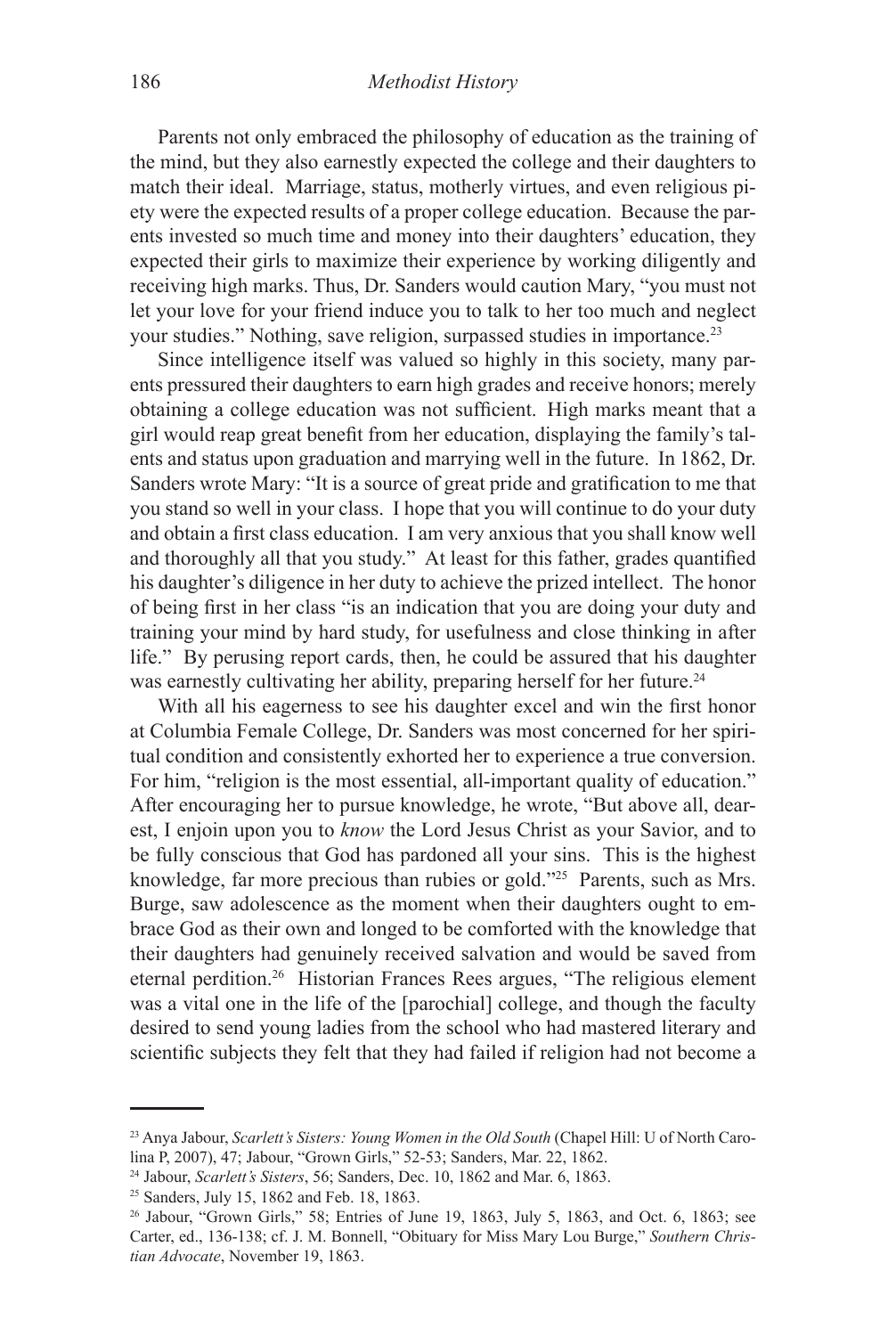part of the girls' lives."27 With the outbreak of war, a dependence on God for success increased the importance of piety; evangelical Confederates believed that God would only bless those who were truly dutiful and obedient to Him and would allow defeat to come to those who did not meet His standard of devotion. Dr. Sanders himself wrote, "I feel that now is the time more urgently than ever for every Southerner to love the Lord with all the soul and to trust in him with all the heart." If the Confederate cause depended on the fervent prayers of her adherents, what better opportunity could there be for a girl to begin her spiritual journey then in supplication to her God for her country?28

Whatever the parents' expectations of college life were, many girls appeared to enjoy the experience thoroughly. They shared their parents' perspective of education as the development of the mind, working diligently to excel in their studies and achieve high marks. At the same time, they found time to make new friendships and to establish sororities. The tight-knit communities where the students knew each other and formed one big family fostered a vibrant environment for competition and for play.

Perhaps because of their parents' demand for excellence, many female students were anxious to write good compositions, eager to perform well at the examinations, and placed much emphasis on their final commencement exercises. If college girls were concerned about writing perfect compositions, Mary was certainly one of them. Her father wrote: "You must not despair of learning to compose well. I think that you improve rapidly, and I hope by the time you graduate, that you will write very well and fluently." Compositions, graded for grammar and penmanship and centered on popular topics, were read by their authors during examinations, at commencement ceremonies, and even for sorority events.29

Perhaps more important, and more stressful, than writing compositions was passing the annual examinations. Lasting for a week, examinations were both written and oral with the oral part open to the public.<sup>30</sup> Because examination week marked the culmination of a year of intense study and revealed to what extent the girls had met their parents' expectations, many

 $27$  Rees, 59-60.

<sup>28</sup> Sanders, Mar. 28, 1862 and June 23, 1862; Gerald F. Linderman, *Embattled Courage: The Experience of Combat in the American Civil War* (New York: The Free Press, 1987), 10, 102; Iobst, 101-103.

<sup>29</sup> Sanders, Apr. 20, 1861; June 1, 1863; July, 1863; and July, 1862; Jabour, *Scarlett's Sisters*, 57; Due West Female College, *The Second Annual Commencement in the Due West Female College, Wednesday, 9th July, 1862* (Due West, SC: s.n.), microfilm; Concord Female College, *Programme for Commencement in College, Wednesday, May 28th, 1862* (s.n.), microfilm; "A Literary Entertainment," *Georgia Journal and Messenger*, April 24, 1861; Lamb, 13.

<sup>30</sup> Wesleyan College, *Catalogue, 1861-1862*; Sanders, June 13, 1862 and June 9, 1863. Dr. Sanders would have attended the examinations in 1862 and 1863 had he not been "a man under authority" as a Confederate soldier. At Columbia College, a select board of visitors joined the faculty in evaluating students at these examinations. It is probable that in 1862, Dr. Sanders was invited by President Martin to be on the Board of Visitors during examination week (Columbia Female College, *Catalogue, 1860*).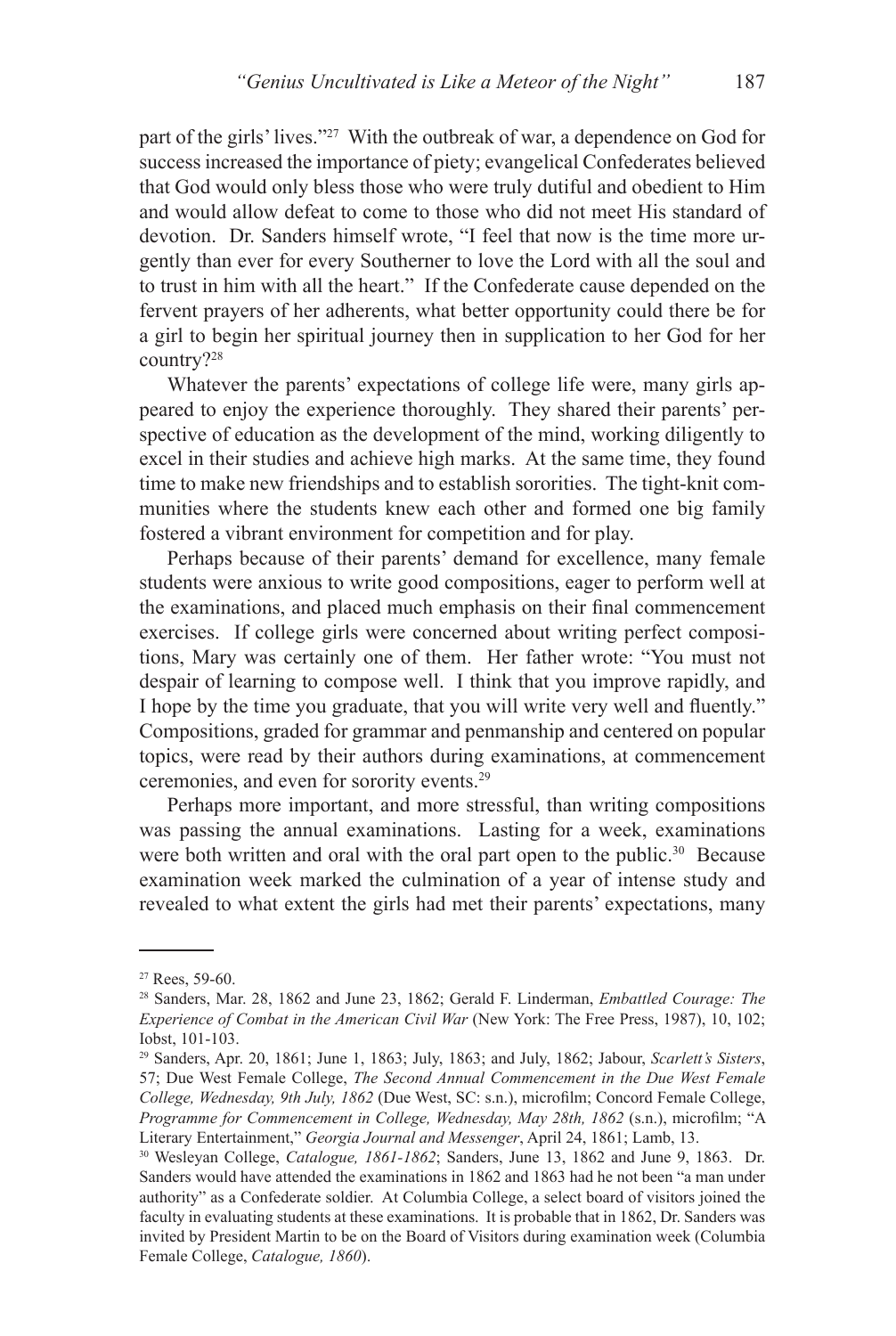girls grew extremely nervous as the day approached, frantically preparing for that day. Dr. Sanders realized this danger, warning Mary, "You must not allow yourself to be so excited at this examination as you were at the last." Being evaluated against their parents' standards of intelligence and compared to their peers certainly made this week in July an "exciting" one for many female students.31

A more cheery aspect of academic life, though, was commencement, which followed examination week. "Helen, can't you come to commencement?" wrote one Wesleyan girl to her friend. As with compositions and examinations, girls often wanted their family and friends to witness their achievements and celebrate their progress towards the desired intellect. Classmate rivalry over grades culminated in the contention over class rank. For Lou to be awarded second honor below Flossie Stevens was more mortifying than receiving no honor at all. Unable to attend herself, Lou still mused over the occasion: "The  $8<sup>th</sup>$ ,  $9<sup>th</sup>$ , and  $10<sup>th</sup>$  were commencement days in Macon. My class are there in all the glory which white muslin, white kid, and compositions tied with white ribbon can invest them [and] for these two days entertained the admiring audience there assembled to do honor to the 2<sup>1st</sup> commencement of the Wesleyan Female College." An important occasion in any student's life, for these girls commencement marked a culmination of four years of hard work to cultivate their mind as well as a transition into womanhood.32

While in college, friendships blossomed among the girls as they worked towards a common goal. Both Lou and Mary were great companions to their roommates and wrote of the fun they had with their schoolmates.<sup>33</sup> In the 1850s, Wesleyan girls established the country's first two sororities—the Adelphean (Alpha Delta Pi) and Philomathean (Phi Mu) Societies.<sup>34</sup> Lou apparently was a member of the Philomathean Society as she rejoiced that Miss Cater, who received the Salutatory in her place, was also a Philomathean. After describing celebrations over the secession of Georgia, Lou adds, "But I must not forget to put down that the Adelphean candles burnt the windows and greatly injured their new carpet; whereat the P's were glad and the A's very angry."35 The Philomathean Society, meaning "seekers of knowledge" or "lovers of learning," was founded for the "social, moral, and mental im-

<sup>31</sup> Sanders, May 5, 1863, Farnham, 91, 141, Jabour, *Scarlett's Sisters*, 58.

<sup>&</sup>lt;sup>32</sup> Letter of January 14, 1861, from Sallie Hudson to Helen Newton as printed in Kenneth Coleman, "An 1861 View of Wesleyan College, Macon, Georgia," *The Georgia Historical Quarterly* 1967, 490; Jabour, *Scarlett's Sisters*, 58; Louisiana Burge, "Diary of Louisiana Burge, 1861-1862," microfilm, May 30, 1861; June 30, 1861; and July 10, 1861, Burge family papers, 1832-1952, Atlanta.

<sup>33</sup> Sanders, Mar. 22, 1862, Burge, first entry, cf. Letter from Sallie Hudson to Helen Newton; see Coleman.

<sup>&</sup>lt;sup>34</sup> Rees, 56.

<sup>&</sup>lt;sup>35</sup> I infer Lou's membership only from her accounts of sorority rivalry at Wesleyan. It is certain that her step-sister, Sadai Burge, who later attended Wesleyan was a Philomathean as Sadai was listed as a participant in one of their concerts in 1873. See Rees, 125; Burge, July 10, 1861 and Jan. 31, 1861.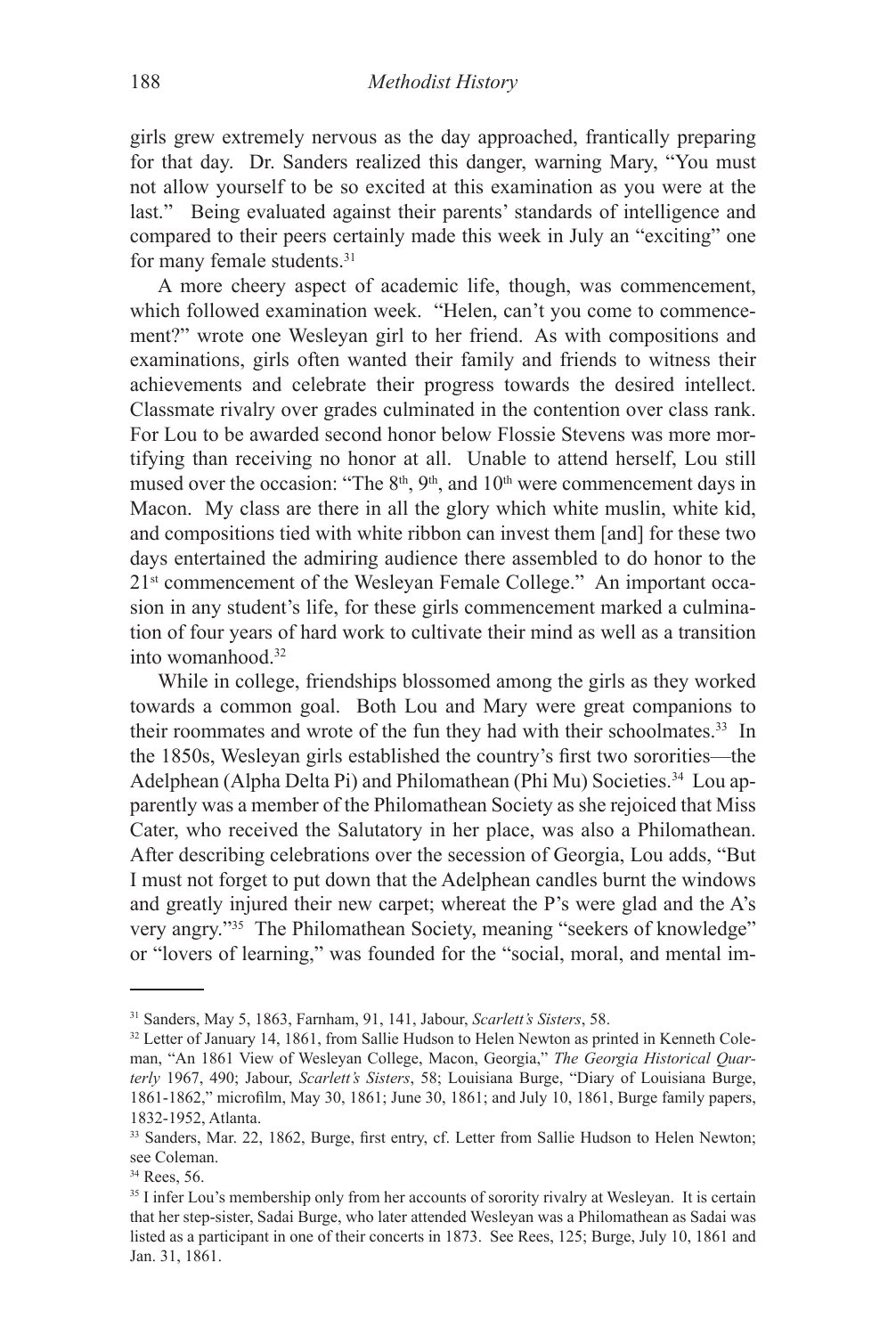provement of its members." At least paying tribute to the concept of education as the development of each student's potential and the cultivation of her mind, the Society provided a means for the girls to share secrets, enjoy a rivalry with their fellow classmates, and participate in structured diversion among themselves.36

The tension created by the academic standard, together with the camaraderie of the students, was able to exist because of the close-knit community of these Methodist female colleges. In fact, the regulations of Wesleyan demonstrate how valuable this was: "The Officers, their families, and the boarding pupils, all partake at the same table, and constitute one large family, in which the supervision and care of the pupils devolves upon the President . . . ." Faculty and officers resided on campus and the President of the college often communicated with the students and parents directly.37 One student even wrote, "Mr. Bonnell and I like each other very much, I sit by him at table and he keeps me laughing all the while."38 The President of Wesleyan no doubt knew Lou very well and cared deeply for her welfare. In 1863, he wrote in her obituary as one familiar and affected: "She was an honored graduate of the Wesleyan Female College, in the class of 1861. During her collegiate course, she distinguished hers if by the evidences of a mind remarkable for penetration . . . . Amid all the agonies of her last moments, she retained her reason, and repeated passage after passage of Scripture with an accuracy and energy unequalled in her best days."39 Dr. Sanders further underscored the close ties many had with schools when he referred Mary to her uncle, Reverend William Martin, president of Columbia, for instruction whether she ought to advance into the Secondary class.<sup>40</sup> For these three girls at least, schooling provided natural connections not only to friends but also to parent-figures, making college much more like family life and less like that of an institution.<sup>41</sup>

When the Civil War erupted in April, 1861, the life and relationships of many people across the country changed. Sacrifices had to be made as fathers and sons joined the armies, family members assumed new duties, money and goods became scarce, and soldiers infiltrated the South. For many Southern college girls, however, remarkably little changed. The aristocratic foundation of college education fit perfectly with the elite manner of life the Confederacy was fighting to defend.<sup>42</sup> Because education trained the future wives and mothers of the Southern elite by developing their intellect, its institutions and the life of its students were preserved amid the chaos of war. The biggest change for these female students was that loved ones and fiancés volunteered to fight; aside from this, schools remained open, girls be-

<sup>36</sup> Lamb, 11-13.

<sup>37</sup> Wesleyan College, *Catalogue, 1861-1862*; Columbia Female College, *Catalogue, 1860*.

<sup>38</sup> Letter from Sallie Hudson to Helen Newton; see Coleman, 490.

<sup>39</sup> Bonnell, "Obituary for Miss Mary Lou Burge, 1861-1862."

<sup>40</sup> Sanders, Oct. 8, 1861, Columbia Female College, *Catalogue, 1860*.

<sup>41</sup> Cf. Jabour, "Grown Girls," 62; Jabour, *Scarlett's Sisters*, 63.

<sup>42</sup> McCurry, 37.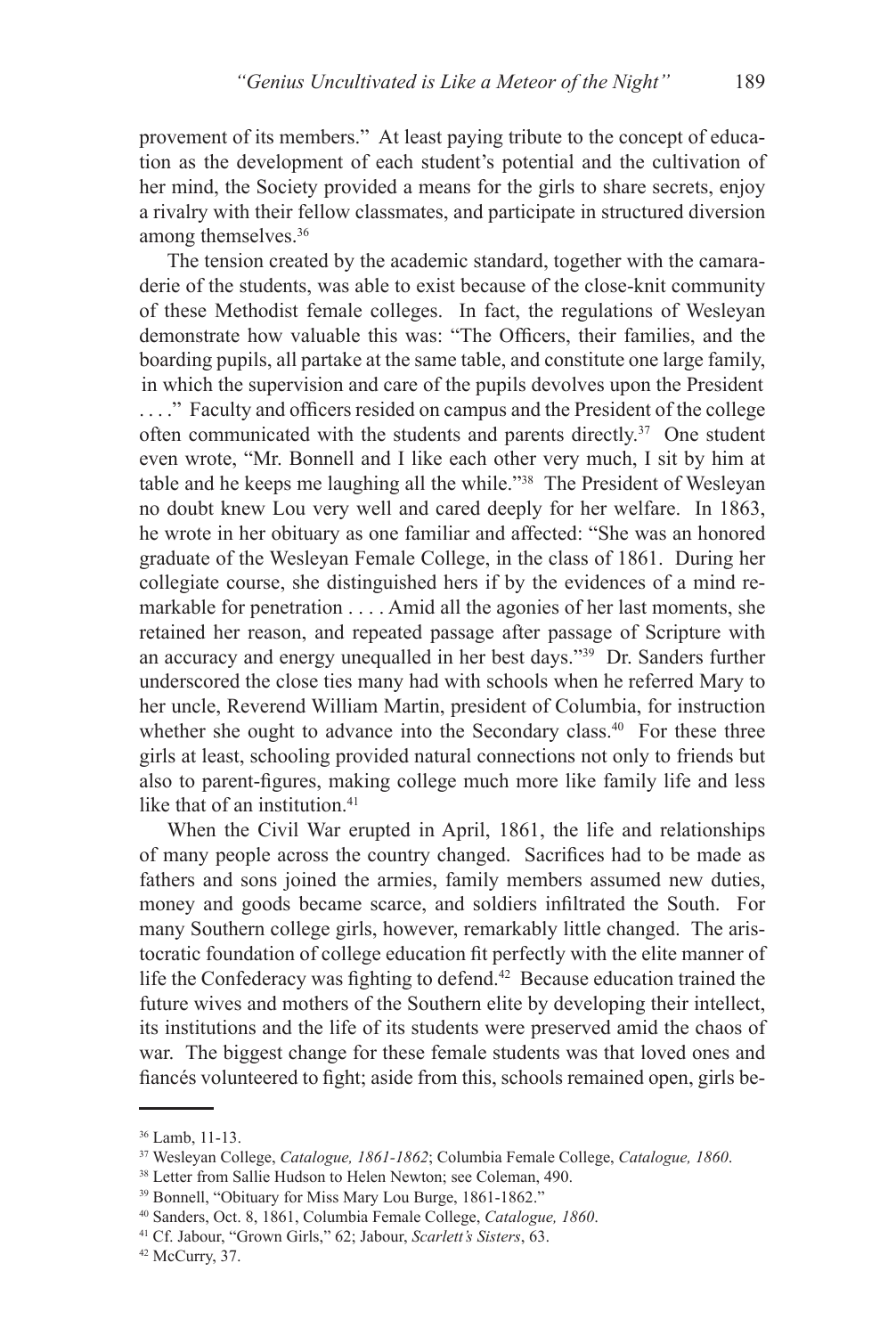came more patriotic, and life with its petty concerns continued on as before.

The primary demand the outbreak of war placed on most college girls was that it diverted the attention of their male friends. Some girls wept tirelessly, as any would when her beau was separated from her. Of this Lou wrote: "Em Bellamy spent almost the whole evening in my room crying about the war and John T. Burr who leaves tonight . . . . The girls are almost all of them crying . . . . I am glad that I am not *in love*, if that is the way I would have to do if my sweetheart should leave for the wars."43 However large this price appeared to the girls, it was small compared to that which they could have paid as mothers or wives in the country, left alone to manage their own plantations and slaves.<sup>44</sup>

Unlike the nearby men's colleges, Wesleyan and Columbia both remained open through the duration of the war.45 Mary herself actually enrolled in college in the fall of 1861, months after the war had begun. When male colleges were closing, Dr. Sanders was writing to Mary, "I am so glad that you are so well pleased at the college, and that there is prospect of having more of your friends and acquaintances with you." One girl recalled leaving a school in Mississippi shortly after the war broke out to attend Wesleyan, which was "thought to be safe from the terrible excitement of war." Because female education was founded on the principle that these girls would lead noble lives sheltered from hardships, college education served a two-fold purpose: it sheltered girls from the destruction and violence of war while it trained them to be the next generation of intellectual, pious, and cultured women of the Confederacy.46

Isolated from the actual war, college girls were often quite loyal to the Confederate cause, turning their amusements into patriotic happenings. At Wesleyan, they formed play regiments to celebrate the bold Confederate soldiers, holding a special event complete with strawberries for dessert in sympathy for the siege of Vicksburg in 1863. The ornamental subjects also became important as the young ladies showcased their talents at benefit concerts to raise money for the soldiers. A perfect venue for refined girls, one reporter wrote of Adelphean's 1861 Literary Entertainment, "The scene presented itself within the spacious hall—its walls hung with garlands, vying in loveliness with the graceful group upon the stage, budding into cultivated womanhood—presented a most pleasant contrast to the outer world—its din of war and bloody strife." In this same fun but patriotic spirit, Lou wrote:

<sup>43</sup> Burge, Apr. 20, 1861.

<sup>44</sup> See Drew Gilpin Faust, *Mothers of Invention: Women of the Slaveholding South in the American Civil War* (Chapel Hill: U of North Carolina P, 1996), 53-79.

<sup>45</sup> By 1863, the male colleges in Georgia: Emory College, Mercer University, Oglethorpe University, and the University of Georgia, all either closed their doors or temporarily became high schools as students and professors joined the Confederate ranks. Columbia Female College did close in 1865 due to war-related financial difficulties but was re-opened in 1873. See Lide, 70- 71, 74, 76-77, 83-84, 86; *'History of Columbia College'* (accessed March 14, 2008).

<sup>46</sup> Sanders, Oct. 8, 1861, Oct. 26, 1863; Wiley, "Description of Collection, 1964," microfilm; Recollections of Sallie Love Banks as quoted in Lamb, 18; Lide, 63, 80-81.